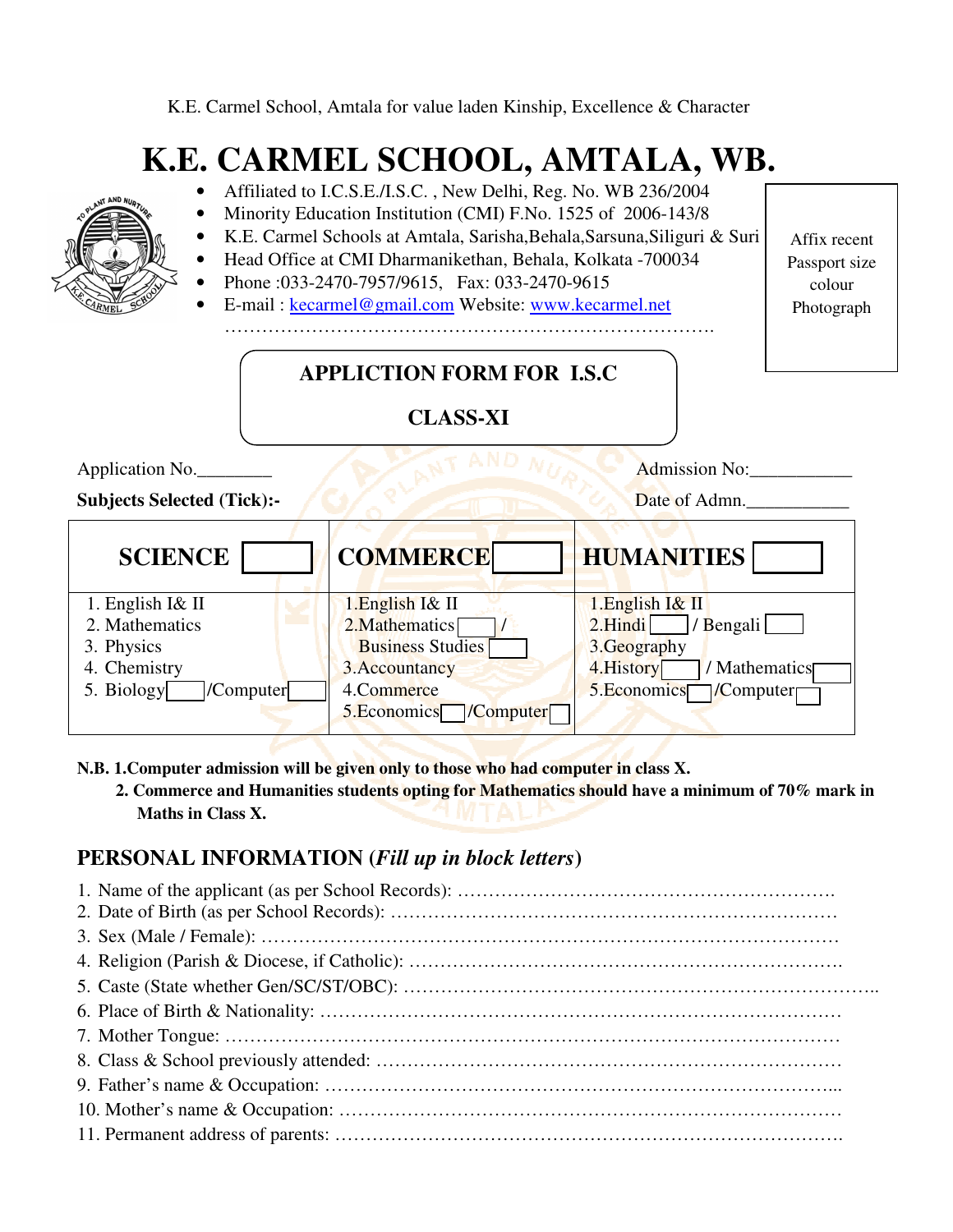- 
- 14. Hostel facility is required:  $Yes( )$  No $( )$ 15. Total annual income of parents: Rs …………………………………………………………………….
- 16. Board of the qualifying public examination ………………………………………………………………………………………
- 17. Reg. No and year of passing the qualifying examination ………………………………………………………
- 18. Marks obtained in the qualifying examination: (If not available, fill in the Selection Test result)

| <b>Subjects</b>     | <b>Max. Marks</b>  | <b>Marks/Grade obtained</b> |
|---------------------|--------------------|-----------------------------|
|                     |                    |                             |
|                     |                    |                             |
|                     |                    |                             |
|                     |                    |                             |
|                     |                    |                             |
|                     |                    |                             |
|                     |                    |                             |
|                     |                    |                             |
|                     |                    |                             |
|                     |                    |                             |
|                     |                    |                             |
| <b>Total Marks:</b> |                    |                             |
|                     | Percentage:        |                             |
|                     | <b>Declaration</b> |                             |

I promise to co-operate with the school authorities in every respect and obey the rules and regulations or such others framed from time to time. I promise to abide by the decision of the authorities. I understand that fees once paid is non- refundable, 90% of attendance is compulsory and non-ICSE admissions are provisional until the council approves.

| Date: $\dots\dots\dots\dots\dots\dots\dots\dots\dots$ |                            |                        |
|-------------------------------------------------------|----------------------------|------------------------|
|                                                       | Name & Signature of Parent | Signature of Applicant |
| <b>For Office Use Only:</b>                           |                            |                        |
|                                                       |                            |                        |